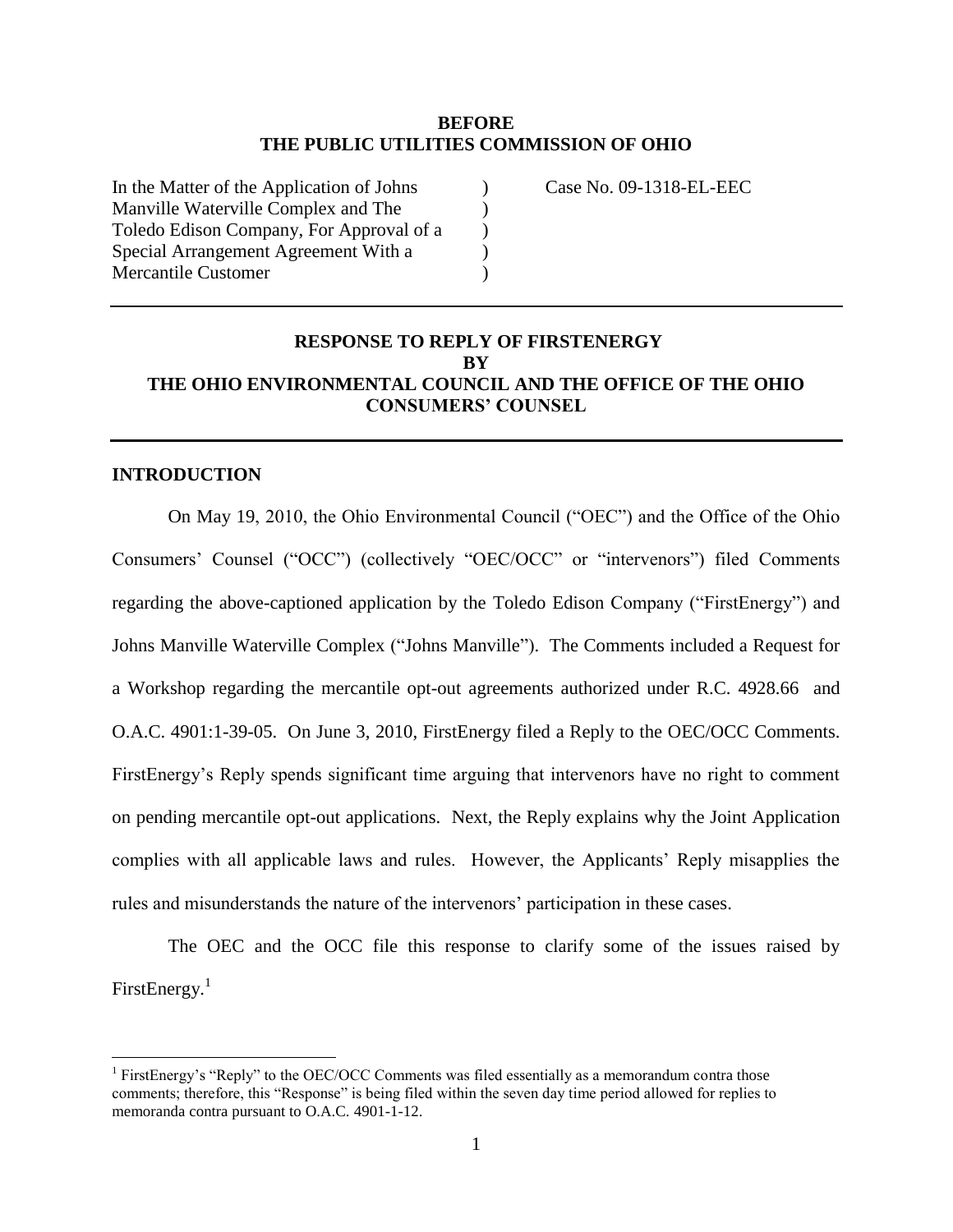# **I. Intervenors Have The Right To Comment On Pending Mercantile Opt-Out Applications.**

The Applicants argue that "OEC/OCC"s attempt to comment on this Application more than four months after its filing is out-of-rule and should be ignored.<sup> $2$ </sup> The Applicants justify this conclusion by arguing that the rules governing mercantile customer exemptions, O.A.C. 4901:1-3905, et seq., do not allow intervenor comments on such applications. The Applicants suggest that the rules only allow comment on an annual status report filed pursuant to O.A.C.  $4901:1-39-06(A).$ <sup>3</sup> FirstEnergy also takes issue with the fact that OEC/OCC waited "more than four months" after the application was filed to submit comments.<sup>4</sup> FirstEnergy has made clear that it wants to ensure a "streamlined process" for quick approval of its applications with minimal scrutiny from interested parties.<sup>5</sup> Unfortunately for FirstEnergy, there is simply no law or rule that will accommodate its ideal process to the exclusion of intervenor participation on this public docket. It is the Commission"s stated policy "to encourage the broadest possible participation in its proceedings," and FirstEnergy offers no reason to depart from this policy  $now.<sup>6</sup>$ 

## **A. Intervenors Have Been Granted Leave To Intervene In Other Mercantile Opt-Out Applications.**

FirstEnergy argues that there is no basis in law for interested party intervention or participation in these dockets. This is untrue. FirstEnergy cannot cite any law or regulation which prevents interested parties from intervening in or filing comments on this public docket. OEC/OCC have filed motions to intervene in dozens of mercantile opt-out applications, and have

 $<sup>2</sup>$  Reply at 2.</sup>

 $3$  Id.

 $4$  Id.

 $<sup>5</sup>$  Id.</sup>

<sup>6</sup> *Cleveland Elec. Illum. Co.*, Case No. 85-675-EL-AIR, Entry dated January 14, 1986, at 2.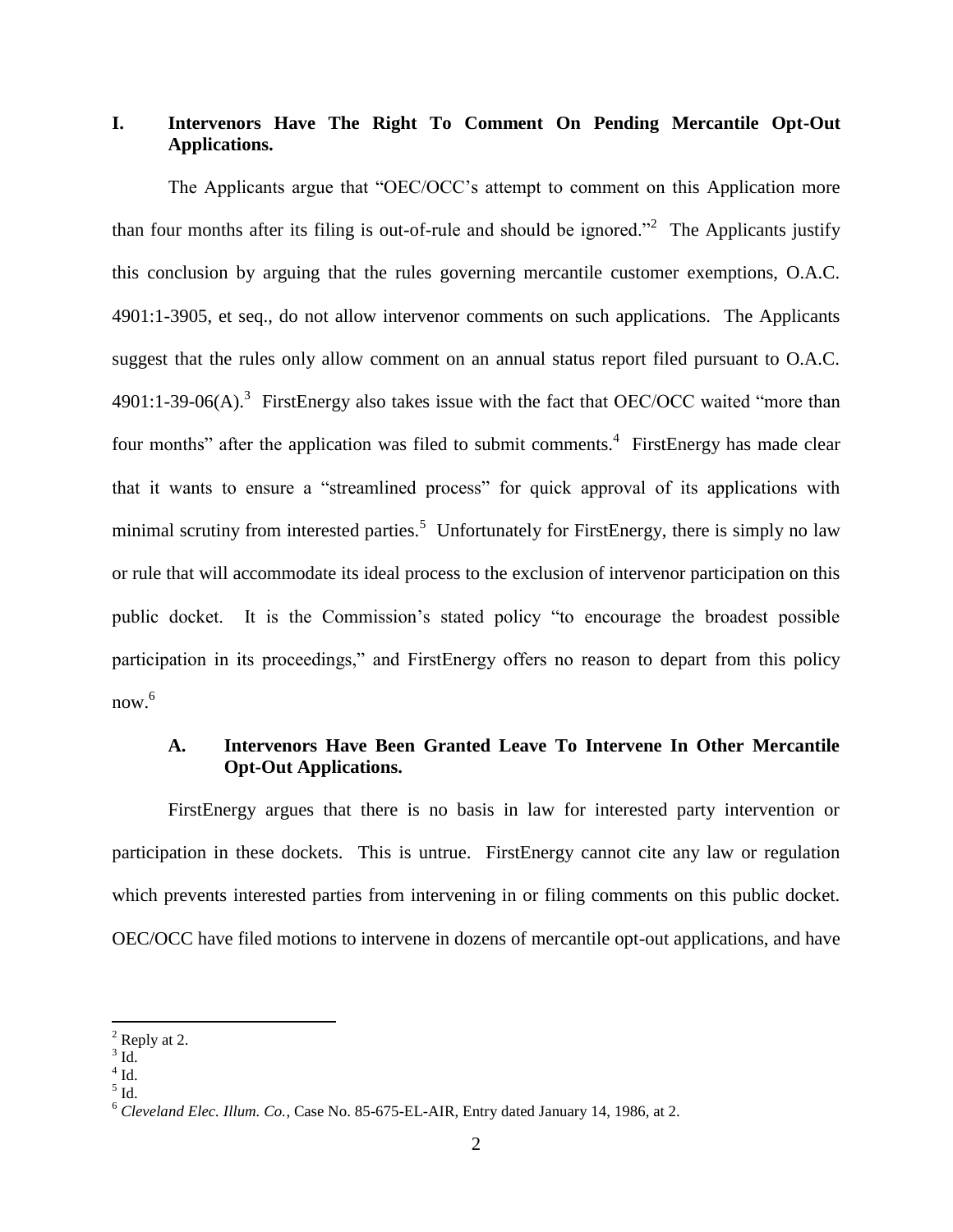been granted leave to intervene in at least five.<sup>7</sup> The Commission has never denied a request for leave to intervene in a mercantile opt-out docket. The Company also argues that OEC/OCC should not be allowed to offer comment because the motions to intervene have not yet been ruled upon. $8$  FirstEnergy should know that by rule, parties with pending motions to intervene before the Commission will be treated as parties to that case.<sup>9</sup> Finally, as FirstEnergy certainly knows, requests for leave to intervene would likely be granted in a Commission entry approving the application or otherwise disposing of the case, at which point intervenor comments would be moot.

## **B. OEC And OCC Have Taken An Active Role On Mercantile Issues, And FirstEnergy Has Never Before Objected To Intervenor Participation In Mercantile Dockets.**

For many months, the OEC and the OCC have taken an active role in commenting on the mercantile exemption statute. The OEC and the OCC have participated in hearings and oral arguments on this issue $10$  and filed dozens of motions to intervene, motions to dismiss, comments, discovery requests, applications for rehearing, and post-hearing briefs regarding mercantile exemption applications.<sup>11</sup> Both the OEC and the OCC were invited to participate in oral arguments before the full Commission on FirstEnergy"s mercantile administrative agreements.<sup>12</sup> The OEC and the OCC have consistently argued that FirstEnergy's heavy use of historic mercantile savings as its primary means of compliance with the initial energy efficiency

<sup>7</sup> See Case Nos. 09-595-EL-EEC; 09-1100-EL-EEC; 09-1200-EL-EEC; 09-1201-EL-EEC; 09-553-EL-EEC.

<sup>&</sup>lt;sup>8</sup> Reply at 1.

 $9^9$  See O.A.C. 4901-1-05(D) ("party" includes all persons who have filed motions to intervene which are pending."); O.A.C. 4901-1-12(E); 4901-1-16(H).

<sup>&</sup>lt;sup>10</sup> The OEC and the OCC were granted permission to participate in oral arguments before the full Commission in Case No. 09-553-EL-EEC and provided substantive comment, including discovery responses and the introduction of evidence, in the hearing and post-hearing briefs in FirstEnergy"s portfolio plan application, 09-1947-EL-POR, et. al.  $11$  Over the last several months, the OEC and the OCC have filed motions to intervene in dozens of mercantile exemption applications that they view as potentially suspect. In one such case, 09-1226-EL-EEC, the OEC served discovery and ultimately filed a Motion to Dismiss the Application, which is still outstanding. The OEC and the OCC have filed comments in numerous other applications.

<sup>&</sup>lt;sup>12</sup> Case No. 09-553-EL-EEC.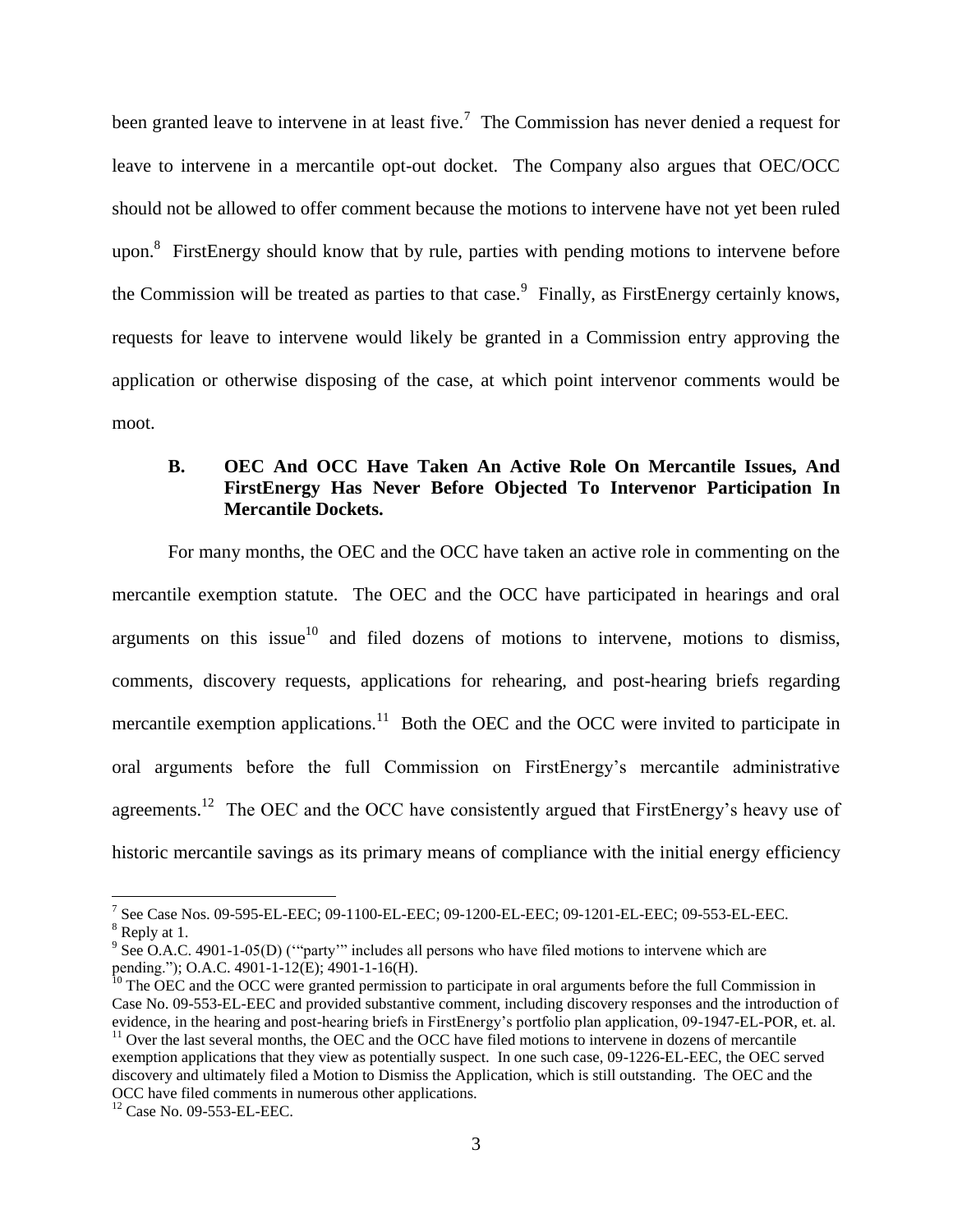benchmarks makes Commission and intervenor scrutiny critical.<sup>13</sup> Intervenors believe that close scrutiny of the mercantile exemption process is essential to protect the viability of Ohio's energy efficiency standards enacted by Senate Bill 221 ("S.B. 221").

Considering this history, FirstEnergy"s most recent filing is especially disappointing. FirstEnergy has filed numerous responses to OEC's and OCC's briefs, motions, and comments, always challenging intervenors" substantive arguments and interpretation of the law applicable to mercantile applications. But the Company has never before challenged the OEC"s and the OCC"s *right* to make those arguments. FirstEnergy is apparently trying out this new strategy, late in the game, as a way to limit comment on their energy efficiency compliance efforts. This new strategy should be ignored by the Commission.

# **C. Scrutiny Of Mercantile Exemption Applications Is Appropriate Because The FirstEnergy Companies Intend To Use This And Other Historic Mercantile Savings To Satisfy A Majority Of Their 2010-2012 Energy Efficiency Benchmarks.**

Intervenors have questioned FirstEnergy"s reliance on historic mercantile savings applications, at least one of which is facially unlawful,  $14$  as a primary means of compliance with the EE/PDR benchmarks. The OEC made this point a focus of its Initial Brief in FirstEnergy"s Portfolio Plan case, 09-1947-EL-EEC:

> "FirstEnergy"s reliance on historic mercantile programs as the Company"s primary means of compliance with the code"s efficiency benchmarks is inappropriate. FirstEnergy submitted over 40 applications for selfdirected mercantile projects to count towards its EE/PDR benchmarks.<sup>15</sup> FirstEnergy intends to obtain nearly half of each Company's 2010 efficiency savings from historic mercantile projects rather than through new efficiency programs.<sup>16</sup> These historic projects will account for 48.6%

<sup>&</sup>lt;sup>13</sup> See, e.g., Case No. 09-1947-EL-POR, et. al., Post Hearing Brief of the OEC at pp. 8-13.

<sup>&</sup>lt;sup>14</sup> The OEC filed a Motion to Dismiss in Case No. 09-1226-EL-EEC, an application that is contrary to law and facially ineligible for inclusion into FirstEnergy"s EE/PDR portfolio. The Motion to Dismiss has yet to be ruled upon.

<sup>&</sup>lt;sup>15</sup> Tr. Vol. 1, at page 122:6-12 (March 2, 2010).

<sup>&</sup>lt;sup>16</sup> Ohio Environmental Council Exhibit 1, OEC-Set 1, DR-5, "Responses to Data Requests."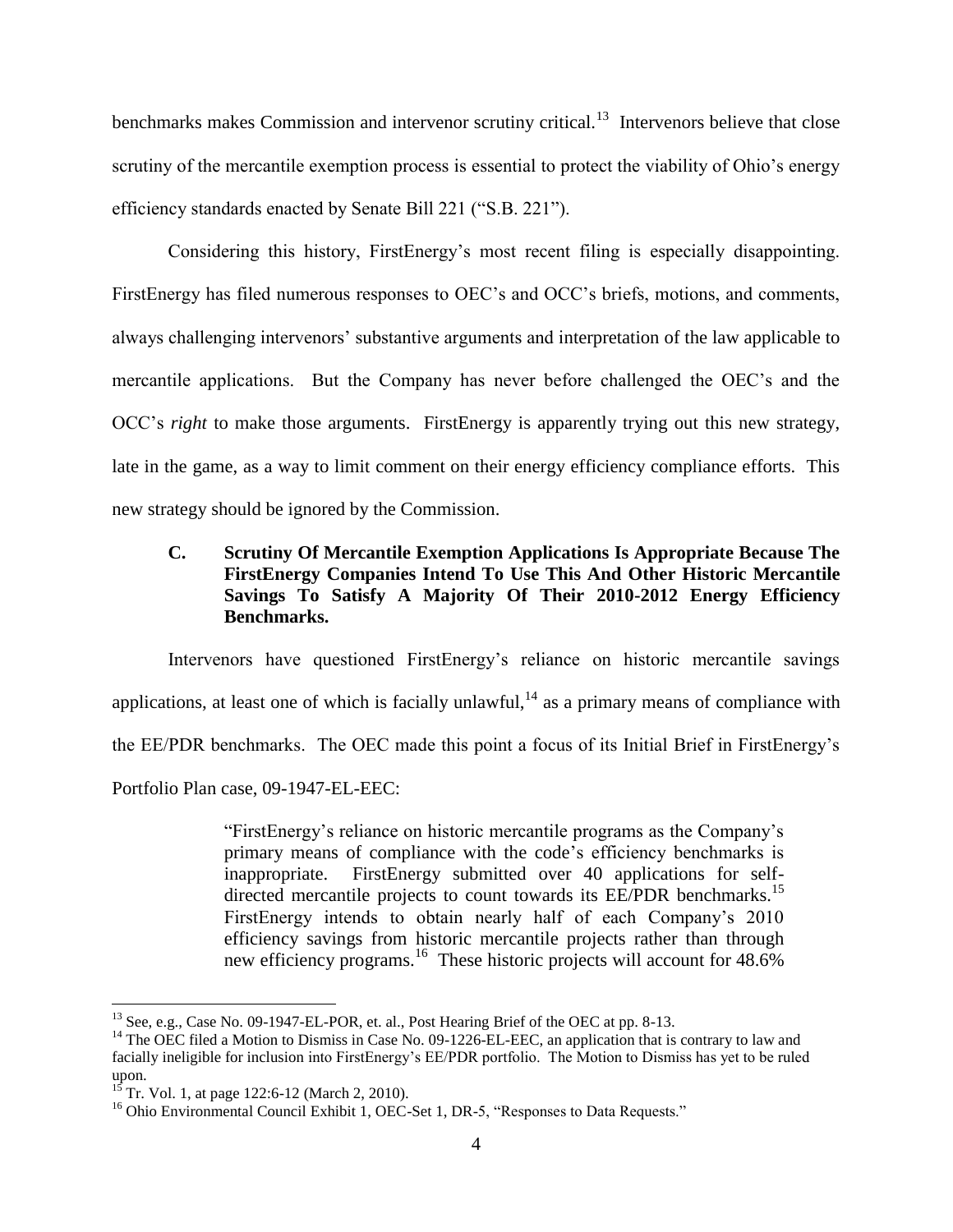of OE's, 50.1% of CEI's, and 52.9% of TE's compliance in 2010.<sup>17</sup> Staff Witness Scheck testified that "[t]he Staff is concerned that the Companies may rely solely on the mercantile self-directed projects to reach their annual benchmarks."<sup>18</sup>

R.C.  $4928.66(A)(2)(c)$  permits a utility to take credit for past projects implemented by its customers. But the statute was not intended to be used as a primary means of achieving the energy savings mandated by S.B. 221. Nonetheless, FirstEnergy has begun a policy of seeking out mercantile savings for inclusion into its EE/PDR compliance plan, **even paying a finder's** 

# **fee for third parties to locate historic savings projects for which it could take credit**. 19

The mercantile exemption is the centerpiece of FirstEnergy"s 2010-2012 EE/PDR compliance strategy, and therefore review of and comment on FirstEnergy"s applications are appropriate.

## **II. The Application Does Not Comply With The Commission's Rules**

The OEC/OCC Comments pointed out that the Joint Application was deficient because it lacked necessary information regarding measurement and verification methodologies, "remaining useful life," "avoided incremental cost," and cost effectiveness. We will not repeat the arguments from our Comments on these points. FirstEnergy, while not disputing that these issues must be addressed prior to approval of its application, suggests that this information must only be provided to Staff and not in its application.<sup>20</sup> However, the Ohio Administrative Code states that an application must provide this information.<sup>21</sup> Information that is statutorily required

<sup>&</sup>lt;sup>17</sup> Ohio Environmental Council Exhibit 1, OEC-Set 1, DR-5, "Responses to Data Requests."

<sup>&</sup>lt;sup>18</sup> Scheck Direct, at Question 7, lines 6-8.

<sup>19</sup> See Case No. 09-553-EL-EEC.

 $20$  Reply at 4.

<sup>&</sup>lt;sup>21</sup> O.A.C. 4901:1-39-05(G)(5) requires descriptions of "methodologies, protocols, and practices" used to verify energy savings. O.A.C. 4901:1-39-05(F) describes when a project will be presumed to be the effect of an EE/PDR project, and thus eligible for a mercantile exemption. Among other requirements, an eligible project should include the early retirement of functioning equipment, or the installation of equipment that is more efficient than the industry standard. O.A.C. 4901:1-39-08(A) mandates that mercantile projects must meet the total resource cost test, and R.C.  $4928.66(A)(2)(c)$  discusses cost-effectiveness as part of the Commission's "reasonableness" analysis.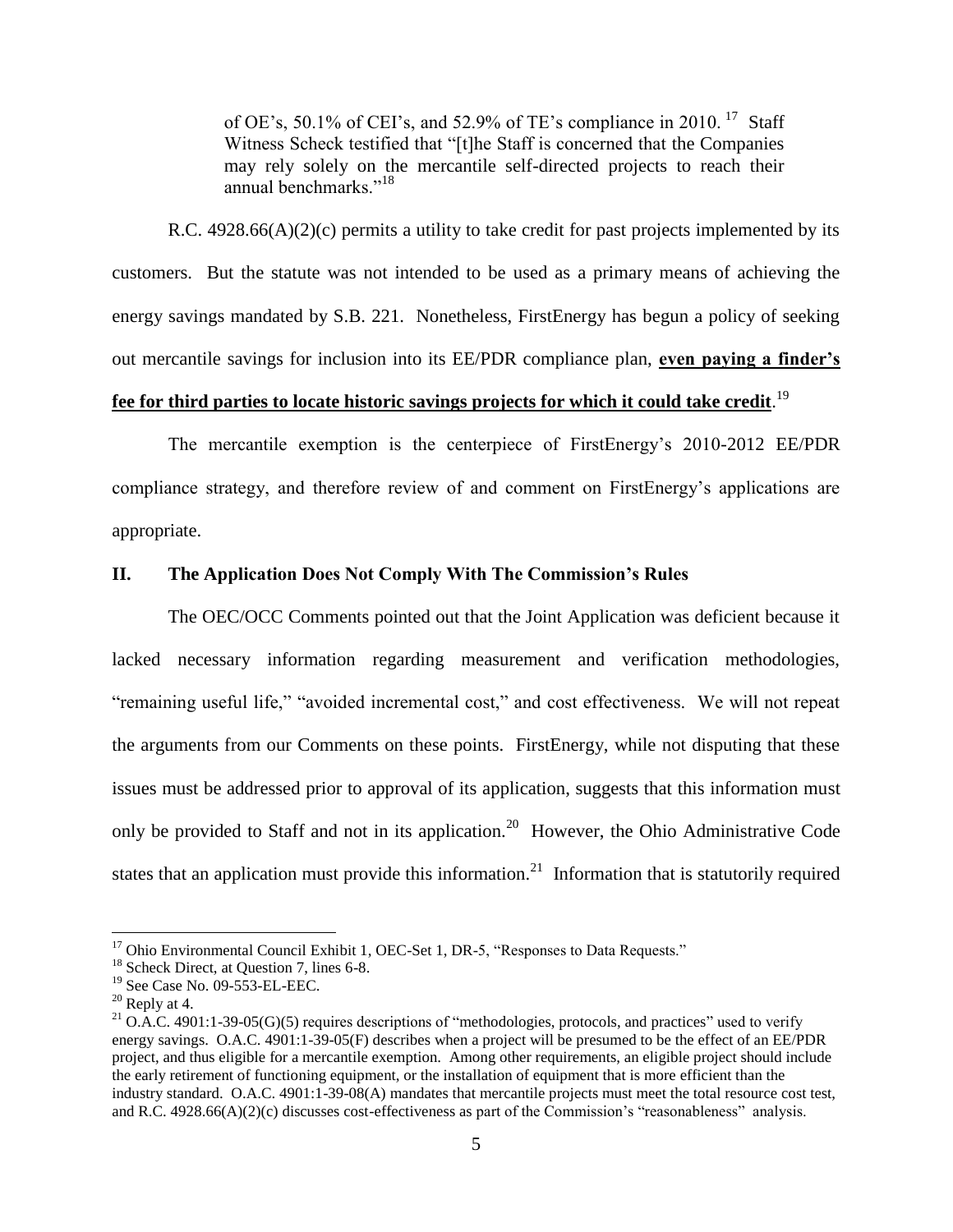to be included in the application must be included in the application. That it is submitted upon request to the Staff is not enough. There is no basis for the furtive, alternate process that FirstEnergy favors, and it is anathema to the legislative intent behind S.B. 221 to foster greater transparency.

# **A. FirstEnergy Misinterprets O.A.C. 4901:1-39-05(G)(4) In Arguing That It Does Not Have To Provide Certain Statutorily Required Information In Its Application.**

FirstEnergy argues that intervenors "[lack] understanding concerning the realities of the competitive business environment" and do not realize that certain relevant information must remain confidential.<sup>22</sup> The Company points out that O.A.C. 4901:1-39-05(G)(4) alludes to a procedure allowing mercantile customers to protect confidential information.<sup>23</sup> While this is true, FirstEnergy misinterprets this rule section. The relevant rule section regarding confidentially is excerpted below:

> "Such [mercantile exemption] application shall: Include a copy of the formal declaration or agreement that commits the mercantile customer"s programs for integration, including any requirement that the electric utility will treat the customer"s information as confidential and will not disclose such information except under an appropriate protective agreement or a protective order issued by the commission pursuant to rule 4901-1-24 of the Administrative Code." $^{24}$

 4901:1-39-05(G)(4) provides that the application must include a copy of any protective agreement that the utility may have with the mercantile customer. This section does not mean, as FirstEnergy suggests, that the applicants do not have to include the statutorily required information in their application. According to the rule cited above, if FirstEnergy so chooses it may file the statutorily required information with its application under seal, and only release that

 $22$  Reply at 3.

 $^{23}$  Id.

 $24$  O.A.C. 4901:1-39-05(G)(4).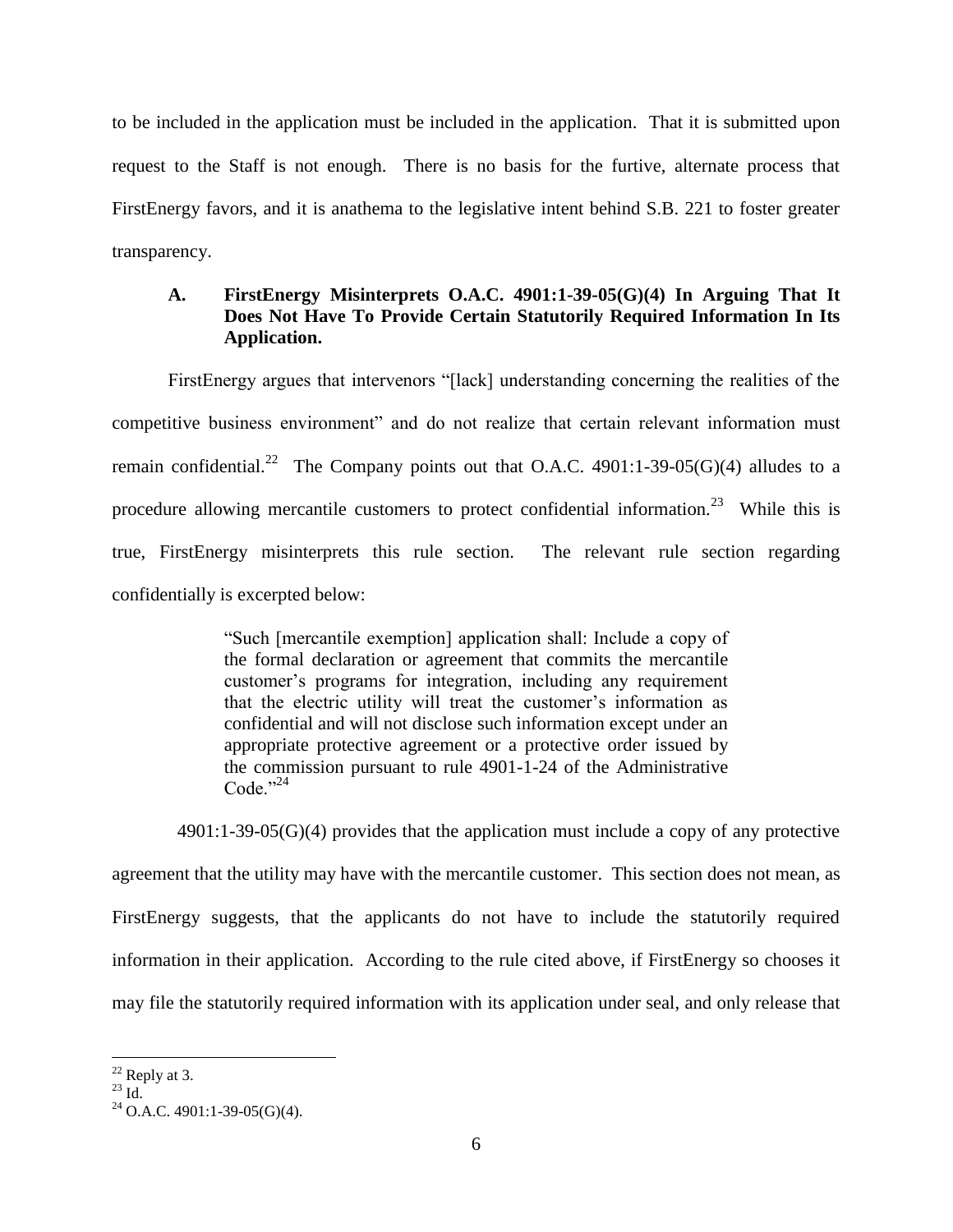information to intervenors upon the execution of a protective agreement. The burden is on the applicants to demonstrate that the application complies with the law. The question of how to efficiently handle confidential information that must be disclosed prior to approval could be discussed in the workshop requested by intervenors or perhaps through the collaborative process. But FirstEnergy's argument, that  $4901:1-39-05(G)(4)$  precludes its applications from having to meet the legal requirements for approval, does not make any sense.

## **B. Eligible Energy Efficiency Projects Must Meet The Total Resources Cost Test.**

FirstEnergy argues that it is only required to make a cost-effectiveness showing in its annual report, and not in its exemption applications.<sup>25</sup> This is incorrect. FirstEnergy does not dispute that it must demonstrate that the "energy savings and peak-demand reductions associated with the mercantile customer's program are the result of investments that meet the total resource cost test, or that the electric utility"s avoided costs exceed the cost to the electric utility for the mercantile customer's program."<sup>26</sup> However, FirstEnergy suggests that this demonstration is not a pre-requisite to approval of an application, but can be provided subsequently in an annual report.<sup>27</sup> First, we note that cost-effectiveness is an essential element of the "reasonableness" evaluation that must be completed by the Commission, pursuant to R.C.  $4928.66(A)(2)(c)$ , prior to approval. $^{28}$ 

Second, there are fundamental questions regarding the cost-effectiveness of this project and others offered by FirstEnergy. FirstEnergy contends that the "Applicants demonstrated in their responses to Staff data requests that Toledo Edison"s avoided costs exceed the costs of the

 $25$  Reply at 5.

 $^{26}$  O.A.C. 4901:1-39-08.

 $27$  Reply at 4.

<sup>&</sup>lt;sup>28</sup>The Commission may authorize an exemption "if the commission determines that that exemption reasonably encourages such customers to commit those capabilities to those programs." This requires a demonstration of costeffectiveness, which must be evaluated prior to application approval.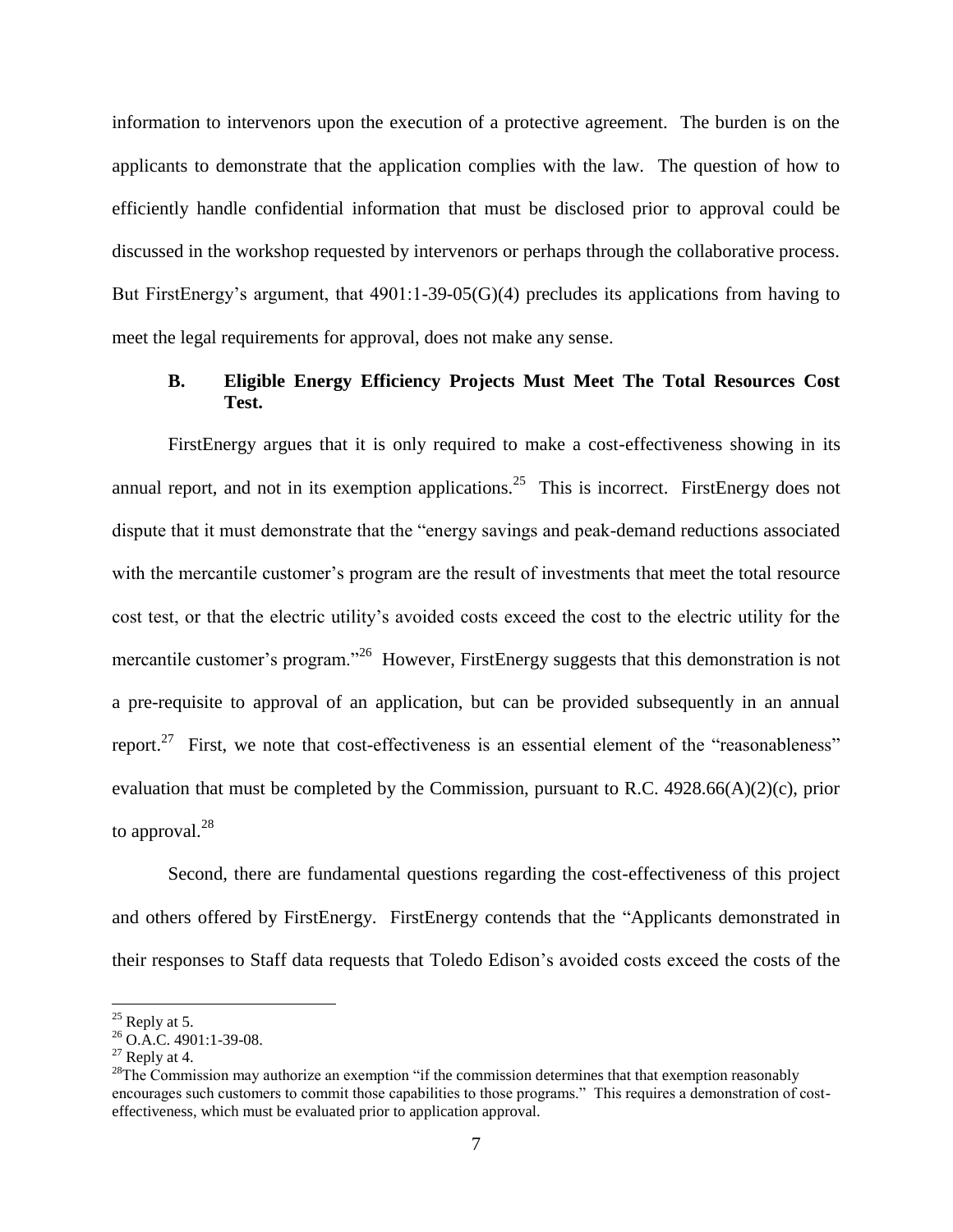projects to Toledo Edison."<sup>29</sup> However, if the Company paid a 1 cent per kwh "administrator fee" for the "discovery" of the historic mercantile savings,  $30$  and if the Company then offers an exemption from the EE/PDR rider, then it is very possible that the cost to FirstEnergy of granting the exemption actually *exceeds* the cost of new energy efficiency in the mercantile and industrial sector.

In its Portfolio Plan filing, FirstEnergy relies upon an ACEEE report, released in 2009, entitled "Shaping Ohio's Energy Future: Energy Efficiency Works."<sup>31</sup> This study reviews a variety of initiatives and energy savings strategies. As part of its review, the ACEEE study examines industrial electricity efficiency potential and costs per measure. The study demonstrates that the industrial sector in Ohio has the cost effective potential to provide 10,191 Gwhs of savings, or a cumulative savings of 16% of statewide load by the year 2025.<sup>32</sup> Additionally, this will be low-cost energy efficiency; 10 separate categories of initiatives will cost on average 2.3 cents per  $kwh.<sup>33</sup>$ 

Of those 10 initiatives, 5, accounting for a total of 46% of the savings achievable in the industrial sector, will cost no more than 1.4 cents per kwh. These initiatives include: Sensors & Controls, Electricity Supply, Compressed Air, Pumps, and Refrigeration.<sup>34</sup> As a result, it is entirely possible that once all applicable costs are compared to the cost of creating new savings in the mercantile sector that *FirstEnergy's avoided costs may actually be lower* than the cost of the exemption, the finder"s-fee for historic mercantile savings, and the administrative costs associated with contracting, application submission, and verification.

 $^{29}$  Reply at 6.

<sup>&</sup>lt;sup>30</sup> An administrator fee in accordance with its proposed administrative agreements in Case No. 09-553-EL-EEC.

<sup>31</sup> See, e.g., Appendix D of FirstEnergy"s Portfolio Plan, Case No. 1947-EL-POR, et. al.

<sup>&</sup>lt;sup>32</sup> "Shaping Ohio's Energy Future: Energy Efficiency Works." American Council for an Energy Efficient Economy, ACEEE Report No. E092, March, 2009, p.17.

 $33 \mathrm{Id}$ .

 $34$  Id.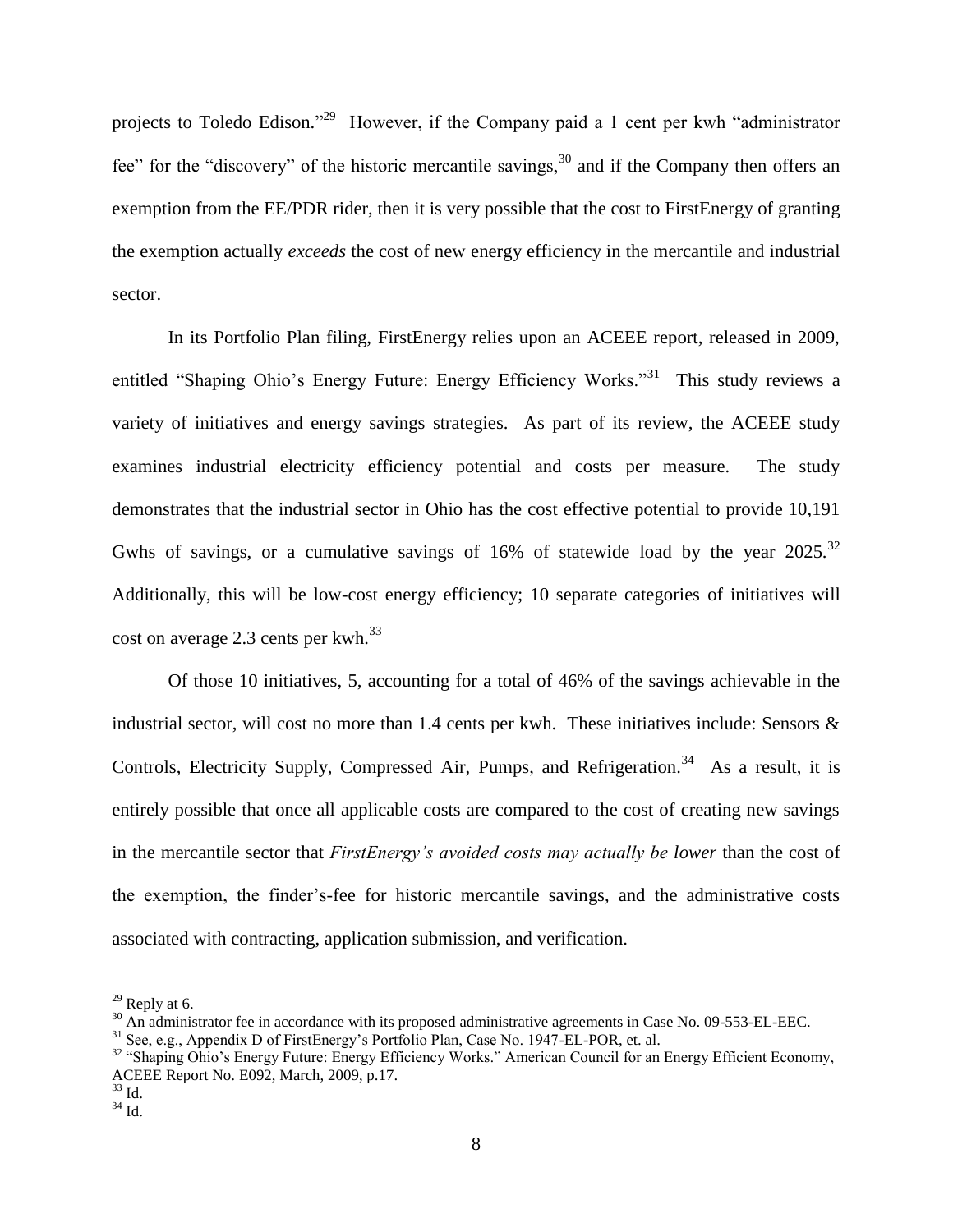Accordingly, even if FirstEnergy's preferred method of evaluating the "reasonableness" of an exemption were accepted, that reasonableness, on cost grounds alone, would be seriously tested. The Commission is within its right to consider the cost-effectiveness of these projects prior to approval.

## **III. Intervenors Are Pleased That FirstEnergy Is Willing To Participate In A Workshop As Requested By The OEC, OCC, And Commissioner Roberto.**

Despite FirstEnergy"s objections to the Comments filed by OEC/OCC, the Company says that it is willing to participate in a workshop that could help streamline the mercantile application process by, among other things, developing a standard application form.<sup>35</sup> The OEC, OCC, and Commissioner Roberto<sup>36</sup> have all suggested such a workshop to streamline the application process, and the OEC/OCC Comments suggested that such a workshop take place as soon as possible. FirstEnergy also states that a workshop "could benefit all parties, [but that] Toledo Edison would support such efforts only if they did not further delay rulings on [pending applications]."<sup>37</sup> We understand FirstEnergy's interest in having its applications reviewed quickly, and we believe that such a workshop would work towards this end. The OEC and the OCC do not support FirstEnergy"s request to have all of its applications approved *prior to* such a workshop. However, OEC/OCC requested that a workshop be convened in the very near term, which could alleviate FirstEnergy's concerns that a workshop would significantly delay approval of its applications. Accordingly, with regard to the workshop concept, there appears to be much common ground and little difference between FirstEnergy"s position and OEC"s/OCC"s. The Commission, therefore, should convene a workshop, as requested in the OEC"s/OCC"s Comments, as soon as possible.

 $35$  Reply at 7.

<sup>&</sup>lt;sup>36</sup> Case No. 09-1102-EL-EEC, Finding and Order (Roberto, dissenting).

 $37$  Reply at 7.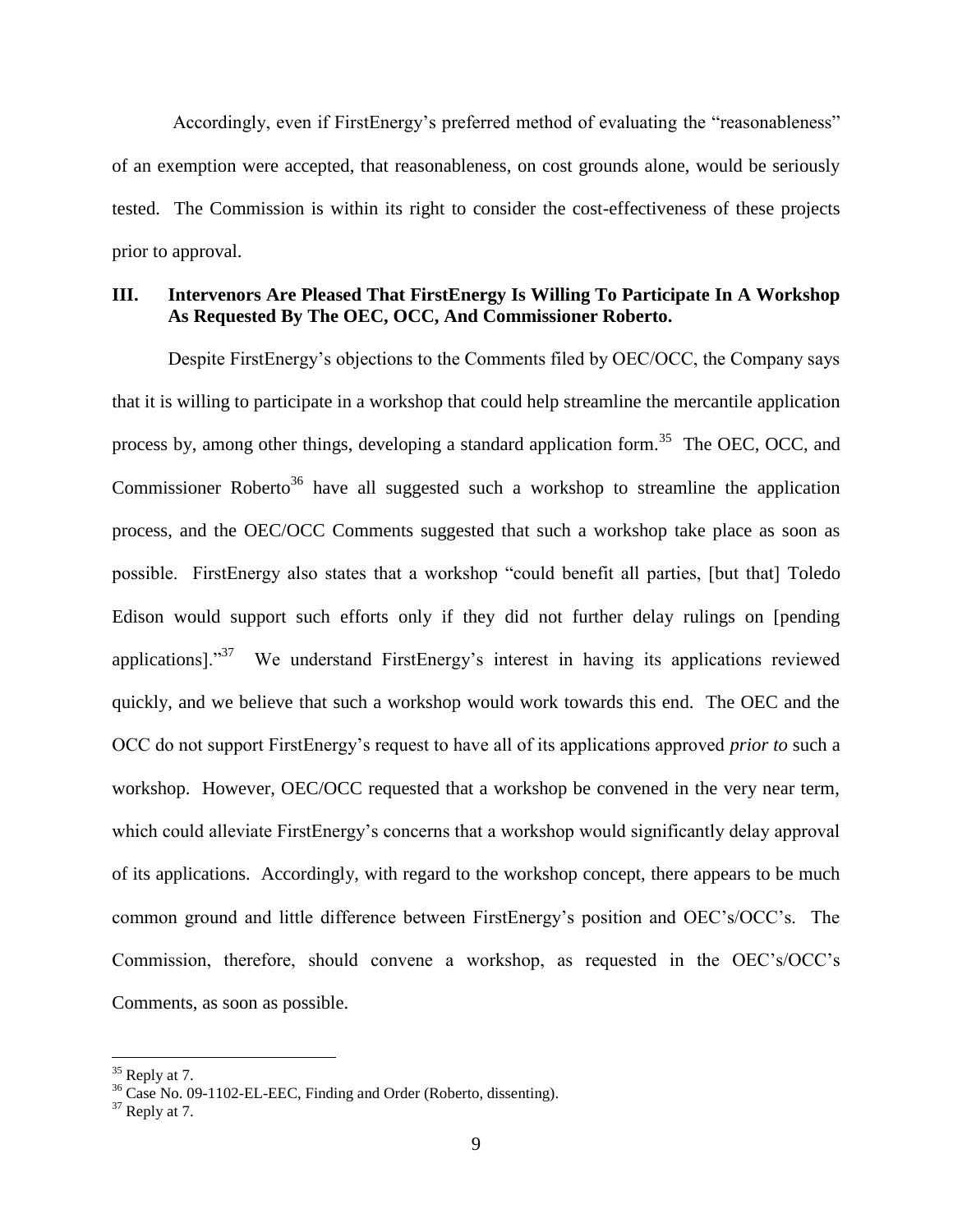#### **CONCLUSION**

In conclusion, much of FirstEnergy"s Reply to the Comments filed by the OEC and the OCC should be disregarded. FirstEnergy"s newly minted argument that the OEC and the OCC do not have a right to comment on mercantile exemption applications is baseless and should be ignored. The Company"s Reply does not make any showing of why its mercantile exemption applications should not be required to comply with all applicable rules. Therefore, intervenors' Comments are still valid and have not been rebutted by the Company. The Commission should convene a workshop to address these questions and the make the mercantile exemption application process more efficient.

Respectfully Submitted,

/s/ Will Reisinger Will Reisinger, Counsel of Record Nolan Moser Trent A. Dougherty Megan De Lisi

Ohio Environmental Council 1207 Grandview Avenue, Suite 201 Columbus, Ohio 43212-3449 (614) 487-7506 - Telephone (614) 487-7510 - Fax will@theoec.org [nolan@theoec.org](mailto:nolan@theoec.org) [trent@theoec.org](mailto:trent@theoec.org) [megan@theoec.org](mailto:megan@theoec.org)

#### **Attorneys for the OEC**

# JANINE L. MIGDEN-OSTRANDER CONSUMERS" COUNSEL

/s/ Ann M. Hotz (*WR*)

Ann M. Hotz, Counsel of Record **Assistant Consumers' Counsel**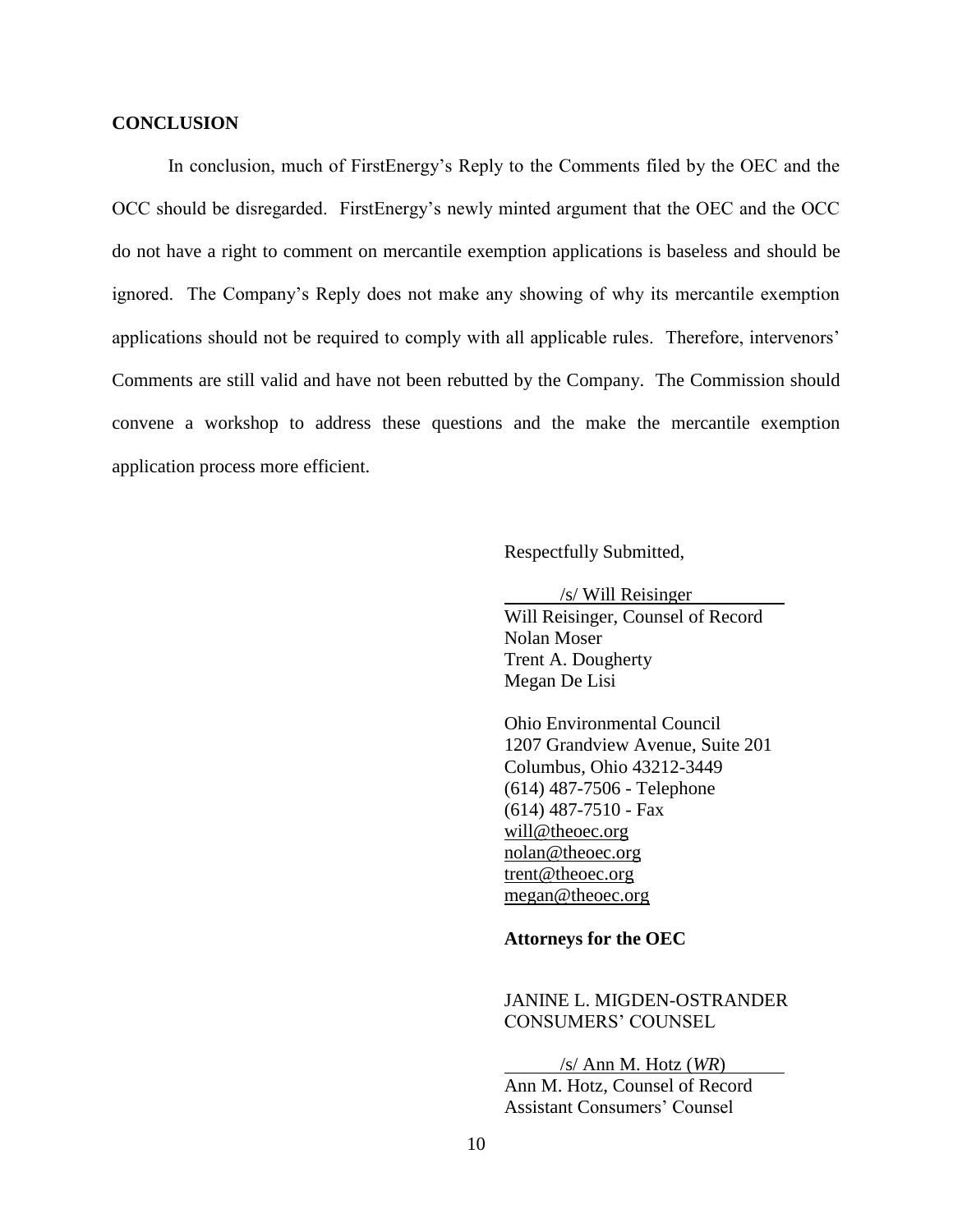Office of the Ohio Consumers' Counsel 10 West Broad Street, Suite 1800 Columbus, Ohio 43215-3485 Telephone: 614-466-8574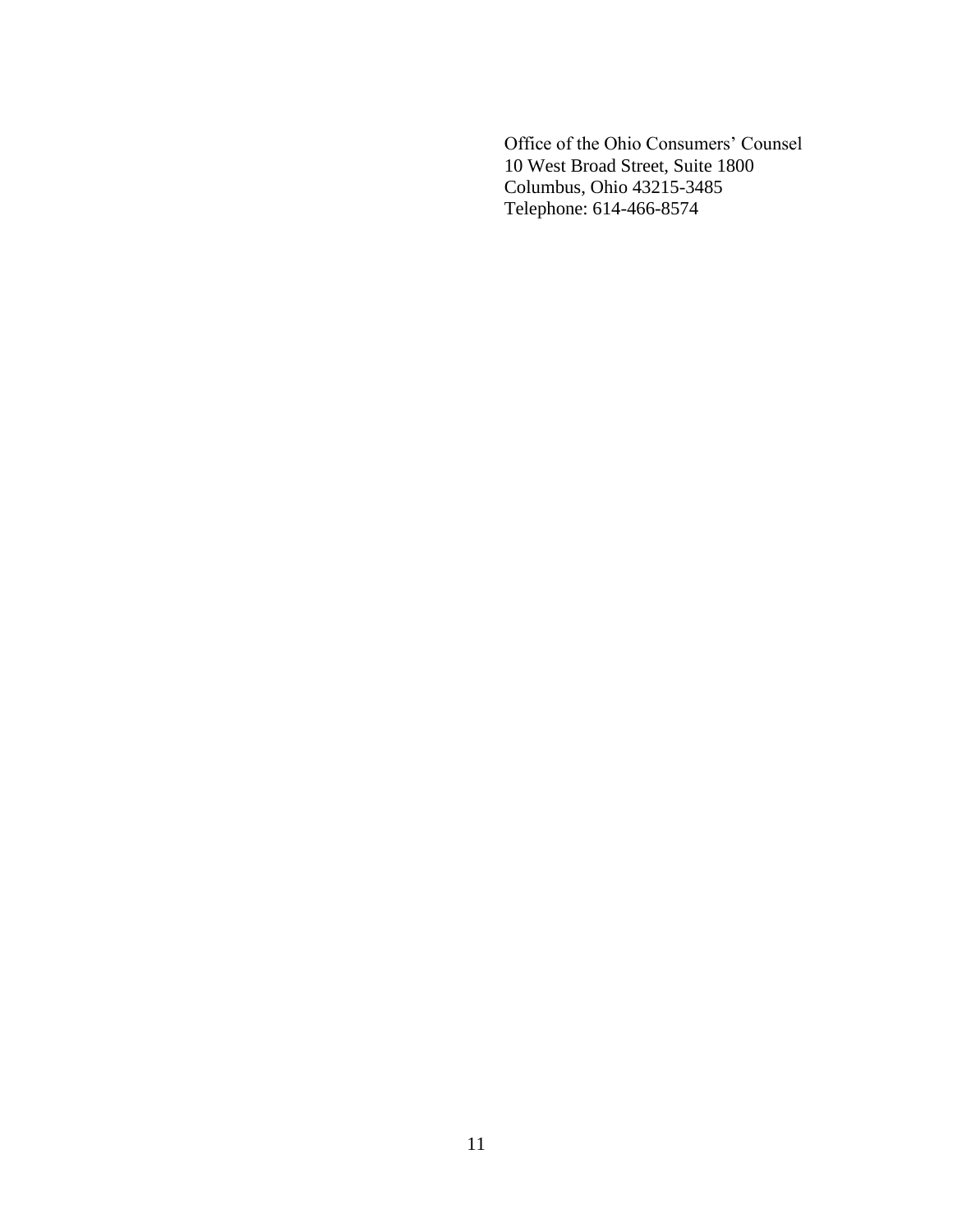## **CERTIFICATE OF SERVICE**

I hereby certify that a true and accurate copy of the foregoing Comments has been served upon the following parties, via electronic and/or U.S. Mail, this  $11<sup>th</sup>$  day of June, 2010.

/s/ Will Reisinger

Kevin P. Shannon James F. Lang Calfee, Halter & Griswold 1400 Key Bank Center 800 Superior Avenue Cleveland, OH 44114 (216) 622-8200 (216) 241-0816 (Fax) [kshannon@calfee.com](mailto:kshannon@calfee.com) [jlang@calfee.com](mailto:jlang@calfee.com)